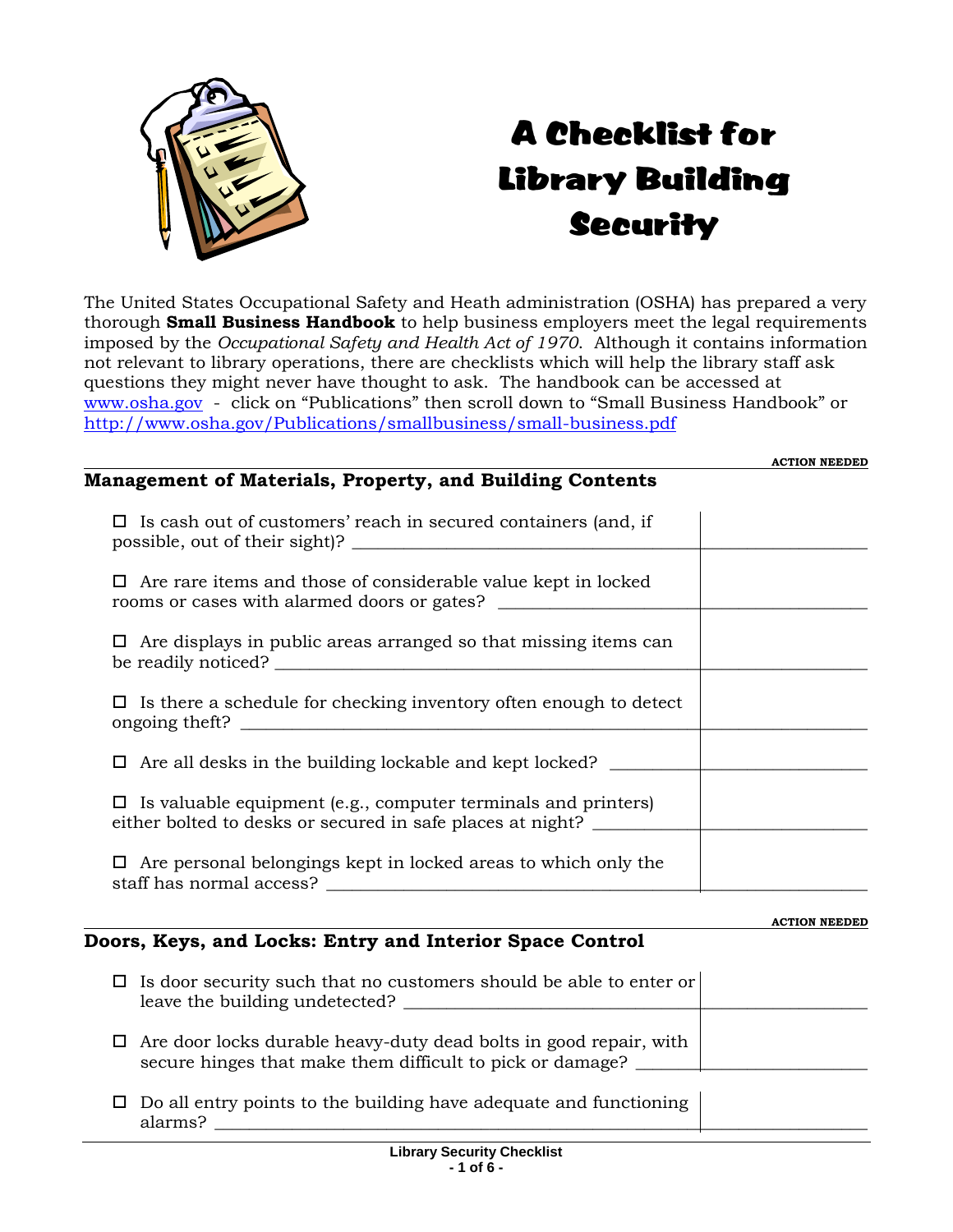| $\Box$ Are master keys to the building plainly marked "Do Not Duplicate"<br>And distributed to as few staff members a practicable?                                                                                                                                                                                                                      |
|---------------------------------------------------------------------------------------------------------------------------------------------------------------------------------------------------------------------------------------------------------------------------------------------------------------------------------------------------------|
| $\Box$ Can the library afford break-resistant windows with strong                                                                                                                                                                                                                                                                                       |
| $\Box$ Are all fire escapes, vents, ducts, and skylights – potential access<br>points for intrusion - protected in the same manner as doors and<br>windows?                                                                                                                                                                                             |
| $\square$ If the "walkaround" audit revealed blind spots and "secret places,"<br>has an attempt been make to get rid of them?                                                                                                                                                                                                                           |
| $\Box$ What are ramifications of not allowing customers to carry bags<br>and other materials into or out of the building without being<br>stopped? This isba privacy issue, but most people will consent to<br>checking their belongings once they realize that it's for everyone's<br>safety and security, and has the extra bonus of keeping the cost |
| $\Box$ Are designated staff or guards given the responsibility for<br>inspecting bags and other materials carried into and out of the<br>building?<br><u> 1980 - Jan Barbara, manazarta bashkar a shekara t</u>                                                                                                                                         |
| $\Box$ Are doors to all staff areas locked with peepholes drilled into<br>solid doors?<br><u> 1980 - Jan Stein Stein Stein Stein Stein Stein Stein Stein Stein Stein Stein Stein Stein Stein Stein Stein S</u>                                                                                                                                          |
|                                                                                                                                                                                                                                                                                                                                                         |
| $\square$ Is anything being done to prevent people from loitering or<br>"hanging out" in rest rooms and private or restricted locations?                                                                                                                                                                                                                |
| $\Box$ Is the library willing to consider limiting access to rest rooms<br>(e.g., key access with one person at a time permitted to have                                                                                                                                                                                                                |
| the key)?                                                                                                                                                                                                                                                                                                                                               |
| $\Box$ Are staff members not left to work alone on floors or in remote<br>locations?                                                                                                                                                                                                                                                                    |
| $\Box$ Is it feasible to leave "peepholes" in library stacks by leaving                                                                                                                                                                                                                                                                                 |
| $\Box$ Are all library records securely stored, including lockdown files<br>and password - only accessible computer programs?                                                                                                                                                                                                                           |
| $\square$ Is there periodic maintenance and repair of locks, hinges, and                                                                                                                                                                                                                                                                                |
|                                                                                                                                                                                                                                                                                                                                                         |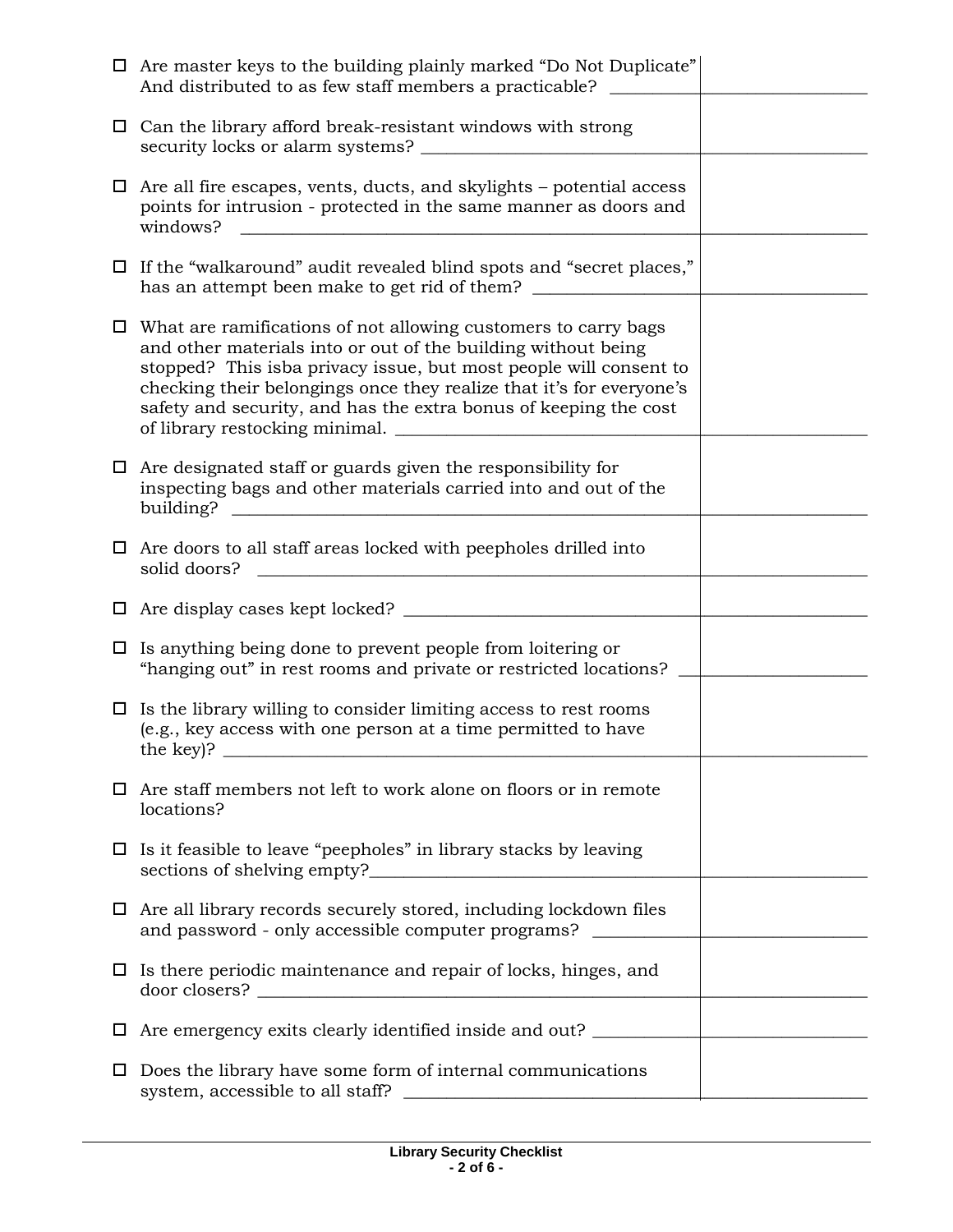**ACTION NEEDED**

| Windows |                                                                                                                                                         |                      |
|---------|---------------------------------------------------------------------------------------------------------------------------------------------------------|----------------------|
|         | Are all windows either made of break-resistant glazing panels or<br>covered with secured grilles or screens to prevent easy break-in?                   |                      |
| ப       | Are all ground-level or below ground-level windows key-locked?                                                                                          |                      |
| ப       | Are all duct openings secured from the inside?                                                                                                          |                      |
|         |                                                                                                                                                         | <b>ACTION NEEDED</b> |
|         | <b>Barriers/Fencing/Gates</b>                                                                                                                           |                      |
| $\Box$  | Is the exterior of the library well lighted after dark with bushes<br>and shrubbery small enough to prevent hiding? ___________________________________ |                      |
|         | Are fences and shrubs placed and trimmed so that they do not<br>block visibility?                                                                       |                      |
| □       | For the sake of perimeter control, is it possible to avoid or get rid<br>of hidden locations outside such as weeds, vines, bushes, and                  |                      |
| ш       | Is it possible to get rid of dark or hidden spots in the library's                                                                                      |                      |
| $\Box$  | Do local or campus police patrol on an unpredictable schedule,<br>both during normal operating hours and at night and on                                |                      |
| $\Box$  | Are padlocks securely attached to fences or gates, with hinge pins                                                                                      |                      |
|         |                                                                                                                                                         |                      |

## **Lights**

Over and over again, studies of crime have shown a positive correlation in public places of lighting with safety. The more there is of one, the less there is of the other. Few potential criminals are willing to attempt their deeds in well-lighted places where the risk of being seen and identified is high. These are questions for the self-examining library to ask concerning the placement, level, and adequacy of lighting within and outside the library building:

| $\Box$ Is there adequate lighting in all public areas of the building?                  |
|-----------------------------------------------------------------------------------------|
| Are study areas, carrels, shelving, and stacks arranged for<br>ப<br>maximum visibility? |
| $\Box$ Are master fuse and lighting panels operated only through key<br>switches?       |
| $\Box$ Are fuse and switch boxes kept locked and as vandal-proof as<br>possible?        |
| $\Box$ Are all bulbs and fluorescent lighting tubes covered and locked?                 |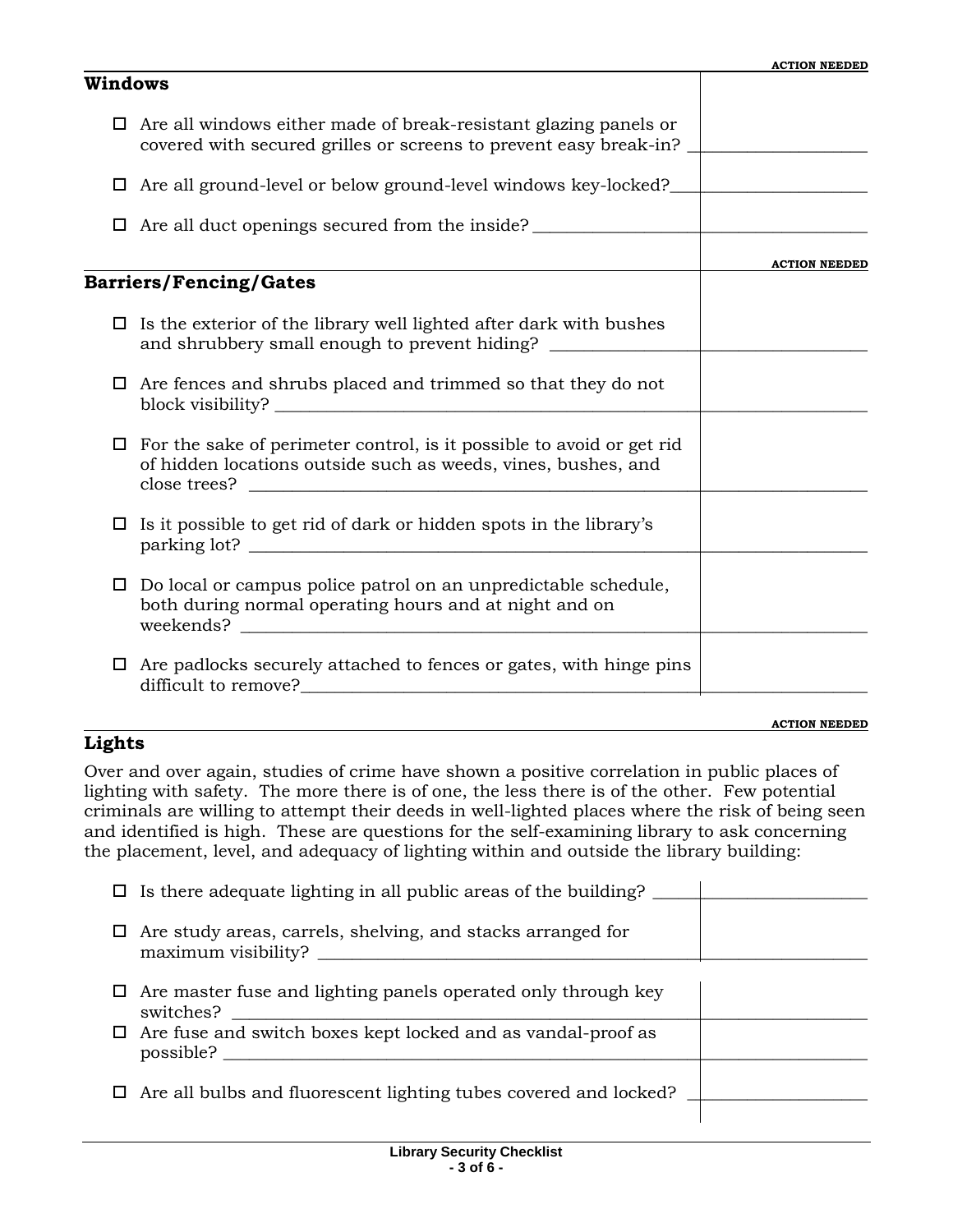| If electrical failure occurs, is there an instant and automatic<br>power backup system?                                                      |  |
|----------------------------------------------------------------------------------------------------------------------------------------------|--|
| Are emergency lights inaccessible to the public and secured?<br>ப                                                                            |  |
| Does the library have a program of periodic testing of all light<br>ப                                                                        |  |
| Is there provision for adequate and automatic after-hours security<br>ப<br>lighting that is adequate and practical, not just aesthetic? ____ |  |
| Is there periodic review and discussion of changes in lighting due<br>ப<br>to building alterations or changes in traffic flow?               |  |
| Do all staff understand what to do in the event of a light or power<br>failure?<br><u> 1986 - John Stein, Amerikaansk politiker (</u>        |  |
| Does the library have a contract for periodic maintenance and<br>ш<br>repair of lighting?                                                    |  |

#### **ACTION NEEDED**

### **Intrusion and Fire Alarms and Protection**

The purpose of most alarms is to alert staff and authorities to emergencies. It is assumed that fire alarms are required by state or local ordinances for public buildings, but intrusion alarms are expensive systems that the library may wish to get along without. They are expensive purchases often requiring equally expensive service and maintenance contracts. Asking yourself these questions will help you decide whether your library needs such alarms.

| $\Box$ Has it been determined that burglar alarms are necessary (e.g.,<br>the identification of something valuable in need of protection)? |  |
|--------------------------------------------------------------------------------------------------------------------------------------------|--|
| $\square$ Does the library's insurance provider insist upon or give a<br>discount for intrusion alarms?                                    |  |
| $\Box$ Are silent panic alarms necessary and feasible at entrances and<br>remote areas?                                                    |  |
| $\Box$ Are audiovisual signal alarms necessary to monitor door openings<br>or pedestrian traffic?                                          |  |
| $\Box$ Are emergency and exit doors provided with alarms?                                                                                  |  |
|                                                                                                                                            |  |

- $\Box$  Are interior alarms installed on exhibit cases, rare document displays, and drawers for petty cash? \_\_\_\_\_\_\_\_\_\_\_\_\_\_\_\_\_\_\_\_\_\_\_\_\_\_\_\_\_\_\_\_\_\_\_\_\_\_\_\_\_\_\_\_\_\_\_
- $\Box$  Are alarm monitors always secured, tamper-proof, and away from mainstream traffic?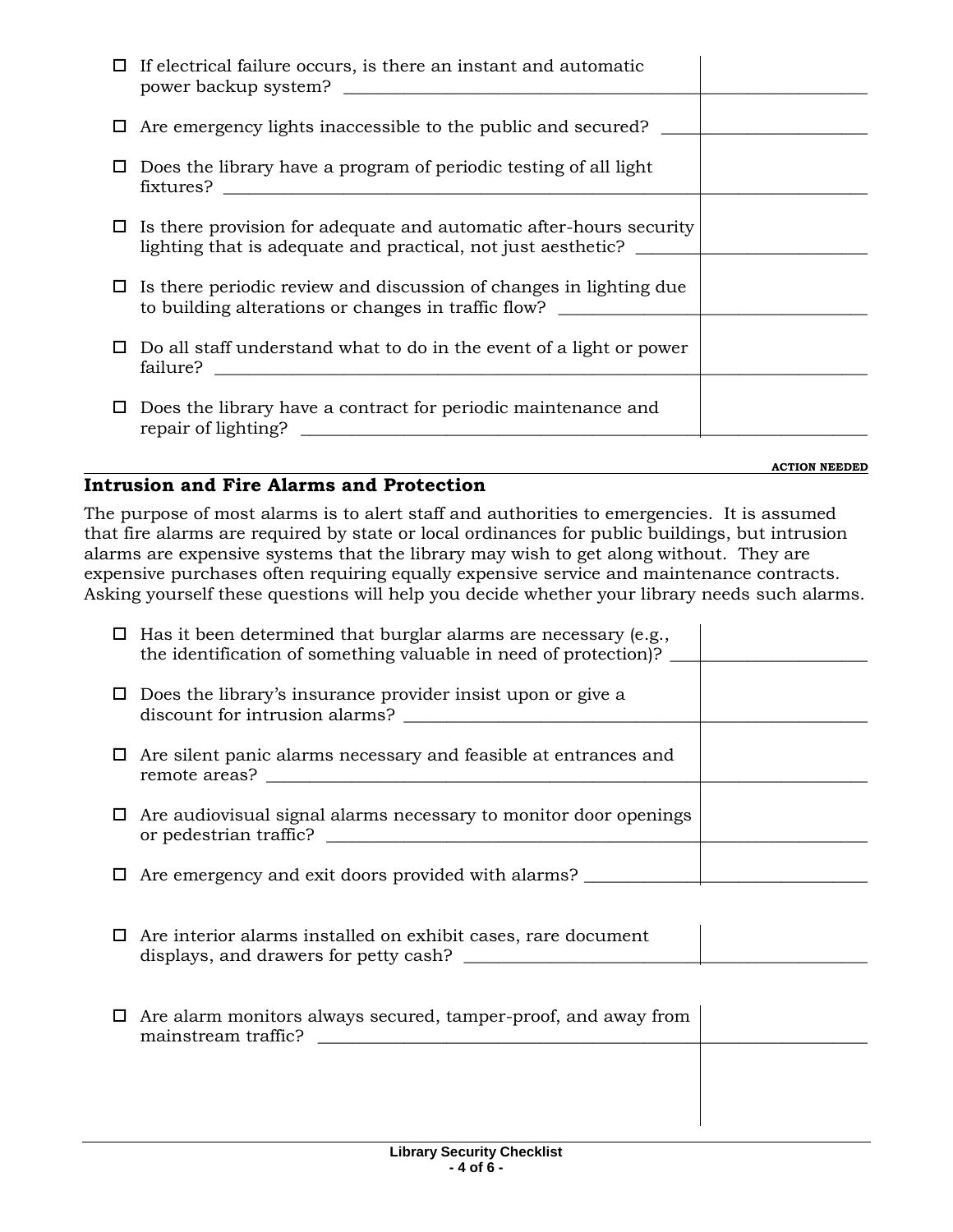| $\Box$ Are explicit written instructions on the operation of alarms and<br>the action to be taken in the event of a problem printed on or |  |
|-------------------------------------------------------------------------------------------------------------------------------------------|--|
|                                                                                                                                           |  |
| $\Box$ It there an adequate system of fire alarm devices? Does the fire<br>department generally respond to alarms promptly?               |  |
|                                                                                                                                           |  |
| $\Box$ Are adequate fire extinguishers present on all floors? Are they of<br>the appropriate type? Do they get tested and serviced on a   |  |
| $\Box$ Are there written procedures for fire alarms, drills, and evacuation,                                                              |  |
| $\Box$ Are all staff aware of a systematic fire or other emergency                                                                        |  |
| Does the library conduct periodic fire drills?                                                                                            |  |

## **Stack Access**

Most public libraries provide public access to open stacks. This is a convenience for the public, permitting browsing and exploration. It is also a risk for those who use open stacks. When the library follows an open stack policy, here are some questions to consider:

 **ACTION NEEDED**

| $\Box$ How can the library's physical arrangement be altered for better<br>surveillance and room and stack monitoring?                                                                                         |
|----------------------------------------------------------------------------------------------------------------------------------------------------------------------------------------------------------------|
| $\Box$ How much surveillance can be achieved by staff from their<br>desks or workstations?                                                                                                                     |
| $\Box$ What if the best method of floor patrols for stack areas? $\Box$                                                                                                                                        |
| $\Box$ How can surveillance be augmented by staff while shelving and<br>retrieving?                                                                                                                            |
| $\Box$ Would increased lighting in stack areas help reduce opportunities<br>for crime?<br><u> 1980 - Jan Barbara Barbara, manazarta da kasas da kasas da kasas da kasas da kasas da kasas da kasas da kasa</u> |
| $\Box$ Before admitting people to open stacks, should the library<br>inspect briefcases, packages, and other belongings without<br>unduly delaying, irritating, or inconveniencing the public?                 |